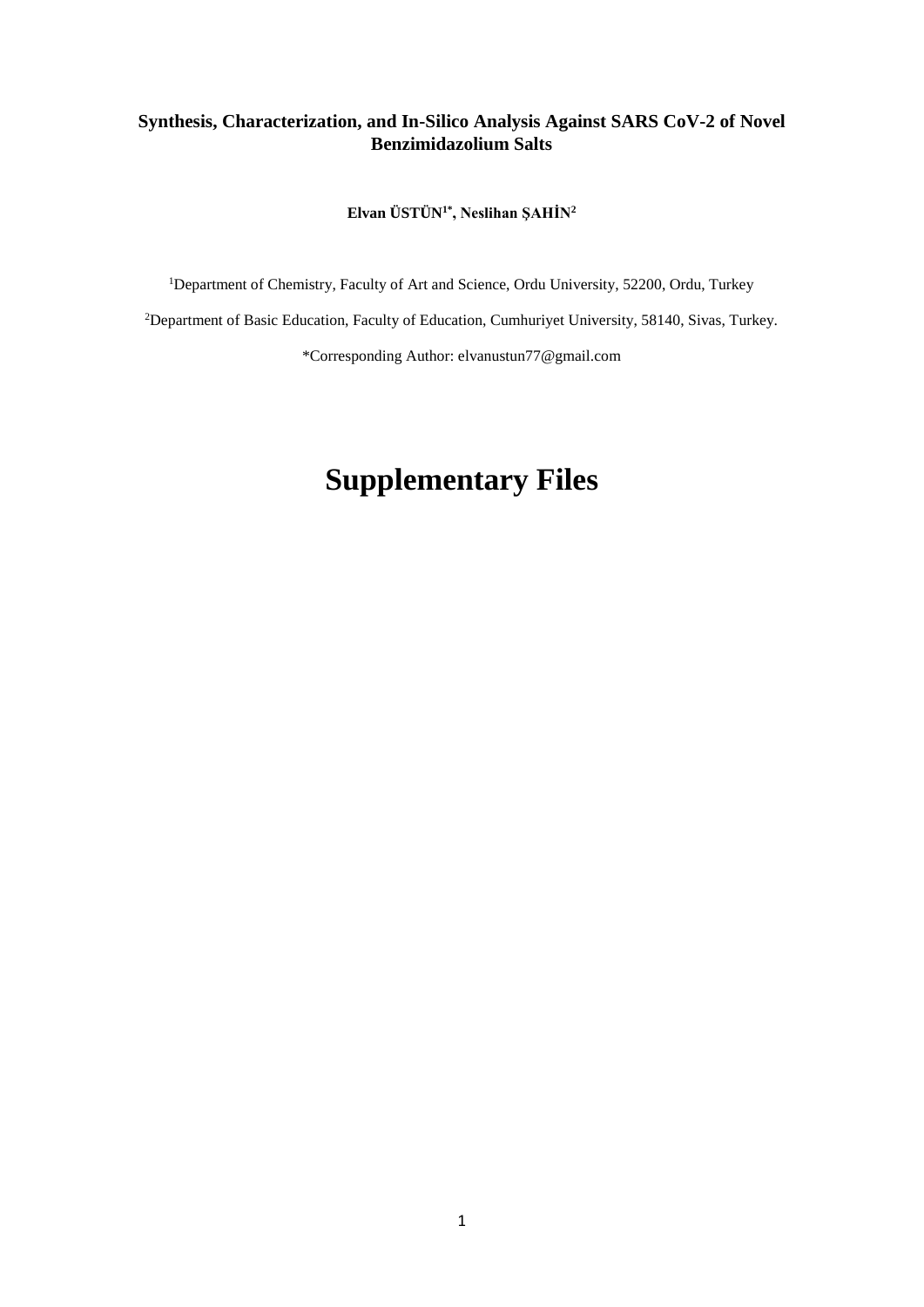## **Supplementary Files**

| <b>Content</b>                                                                           | Page          |
|------------------------------------------------------------------------------------------|---------------|
| <b>Figure S1.</b> <sup>1</sup> H and <sup>13</sup> C{ <sup>1</sup> H} NMR spectrums of 1 | $\mathcal{R}$ |
| Figure S2. FT-IR spectrum of 1                                                           |               |
| <b>Figure S3.</b> <sup>1</sup> H and <sup>13</sup> C{ <sup>1</sup> H} NMR spectrums of 2 |               |
| Figure S4. FT-IR spectrum of 2                                                           |               |
| <b>Figure S5.</b> <sup>1</sup> H and <sup>13</sup> C{ <sup>1</sup> H} NMR spectrums of 3 |               |
| Figure S6. FT-IR spectrum of 3                                                           |               |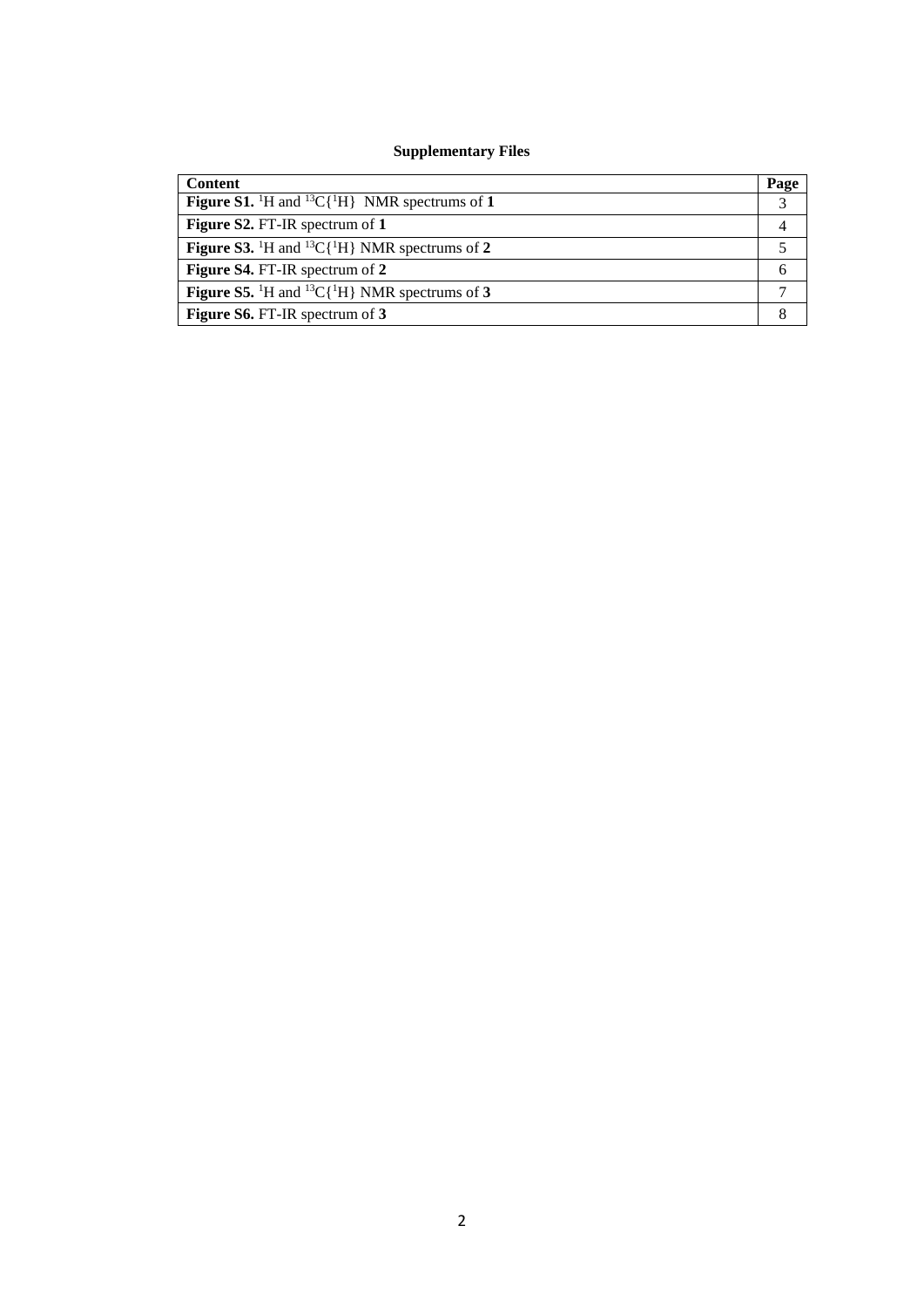

**Figure S1.** 1H and 13C NMR spectrums of **1**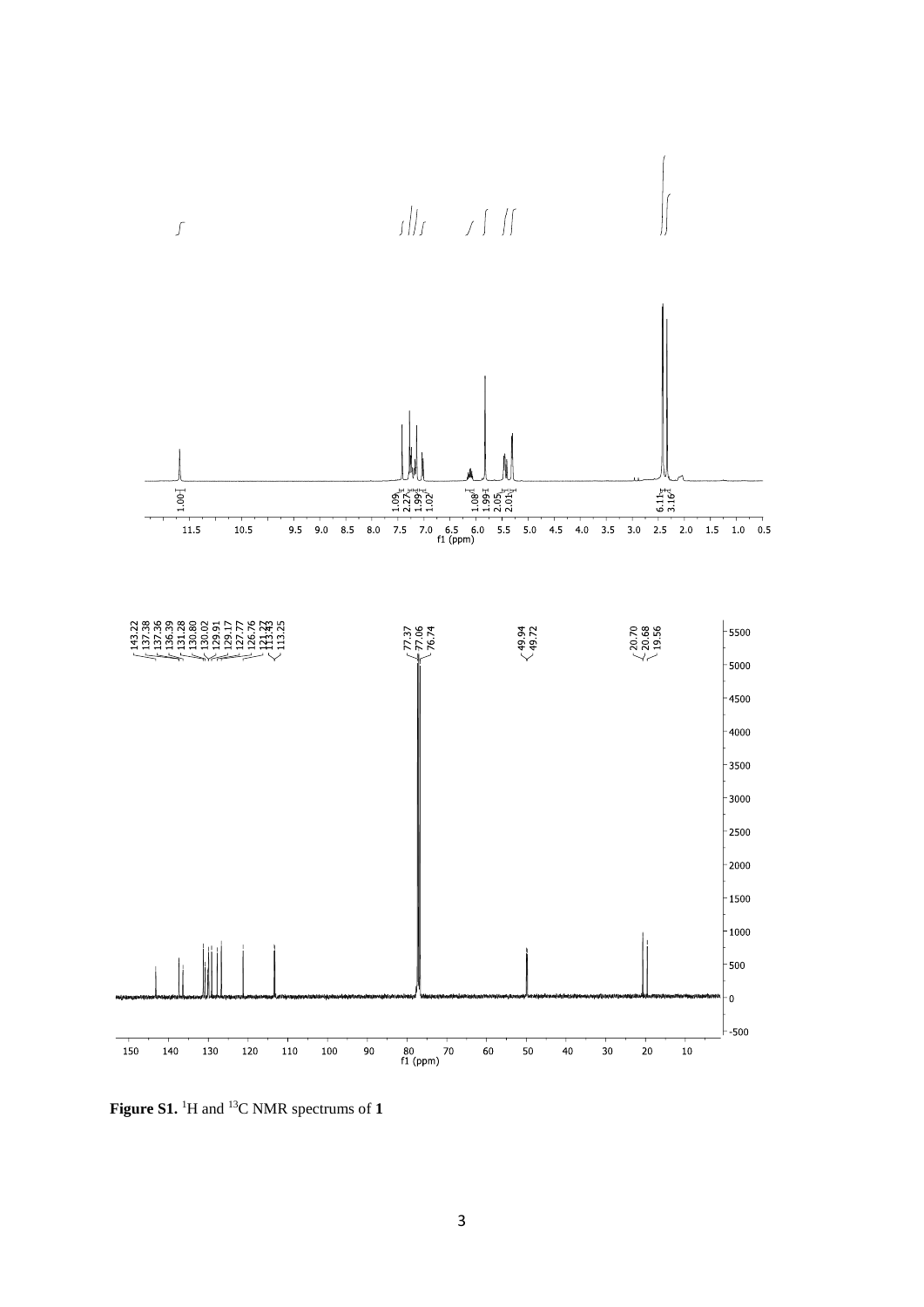

**Figure S2.** FT-IR spectrum of **1**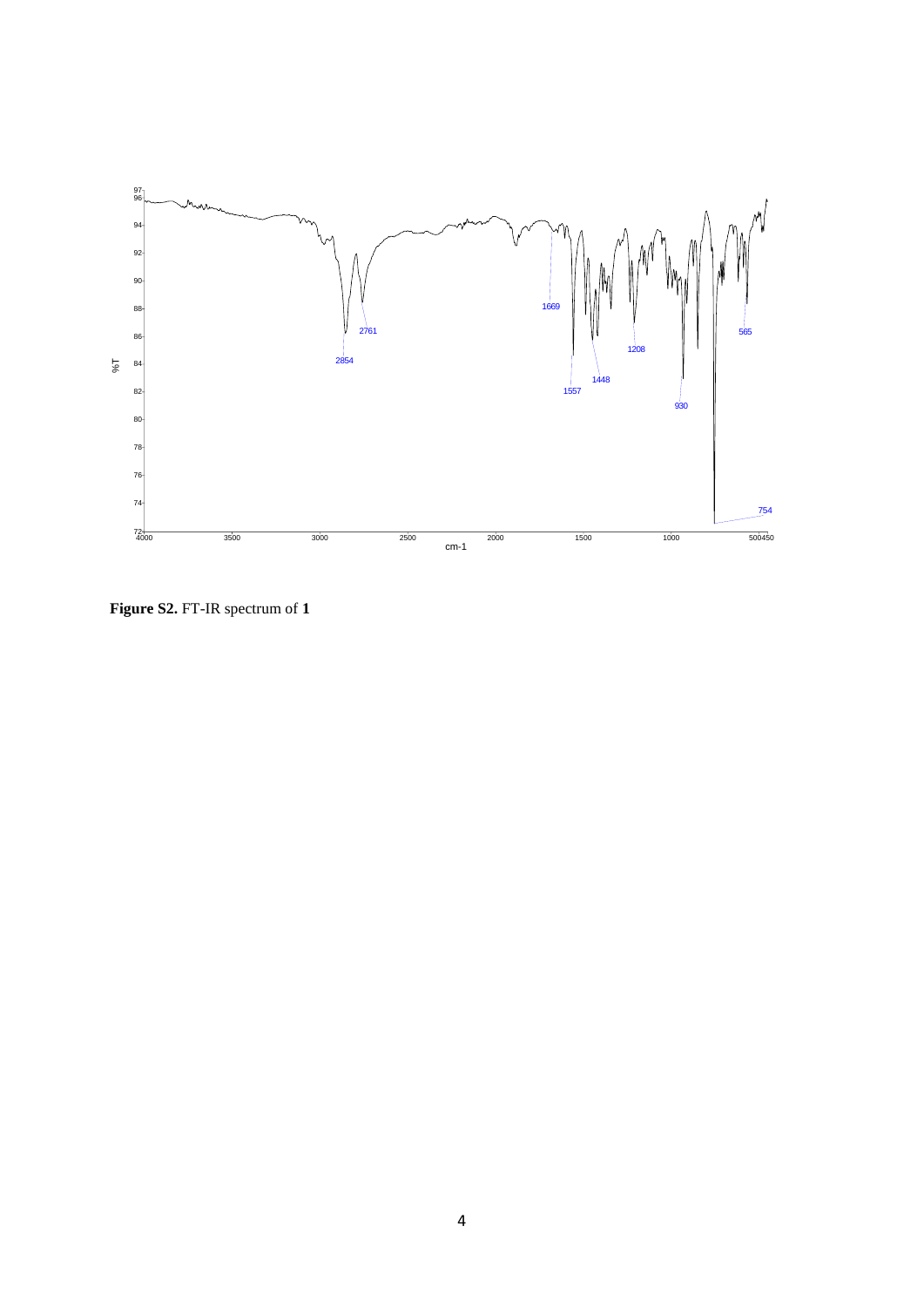

Figure S3. <sup>1</sup>H and <sup>13</sup>C{<sup>1</sup>H} NMR spectrums of 2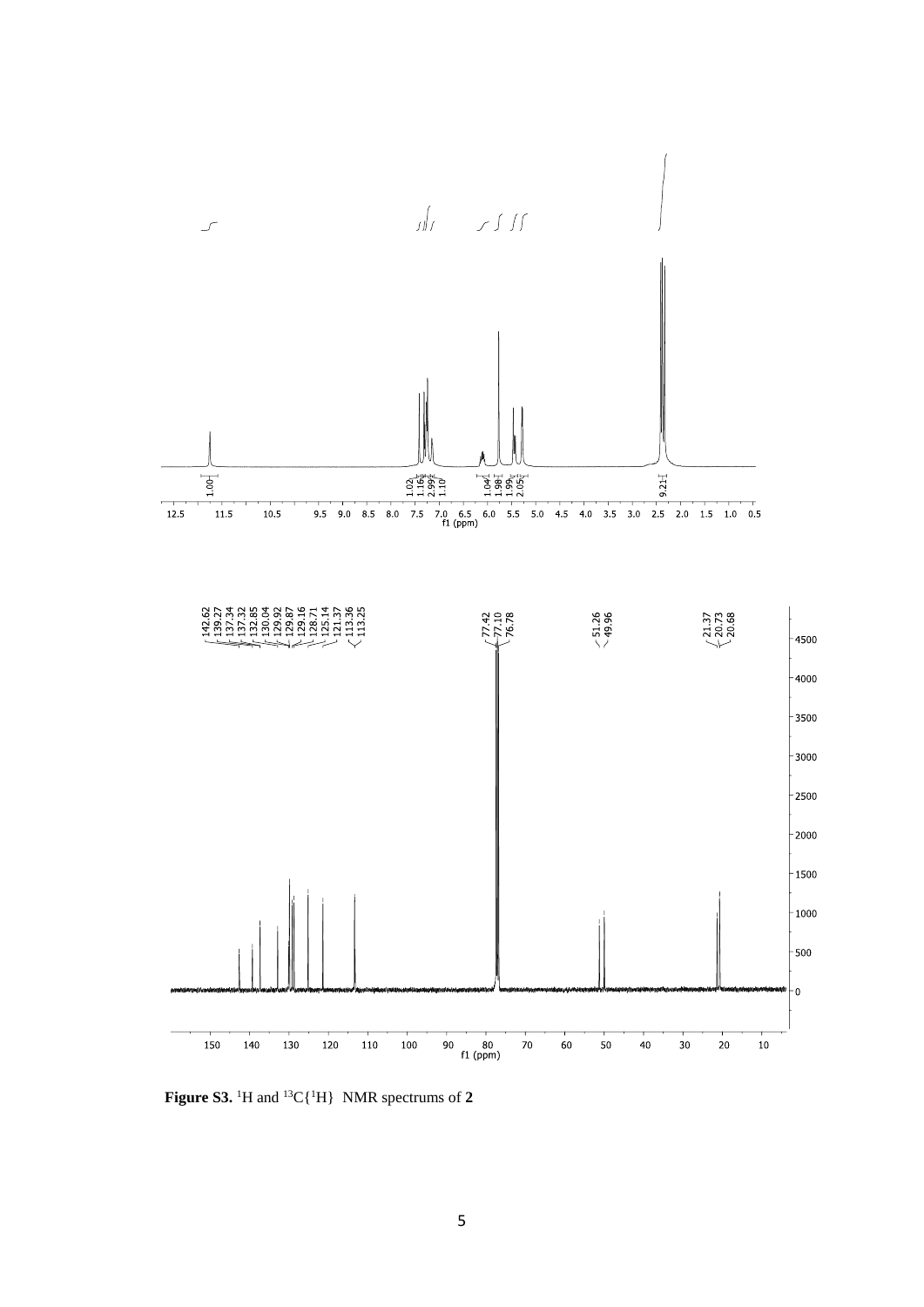

**Figure S4.** FT-IR spectrum of **2**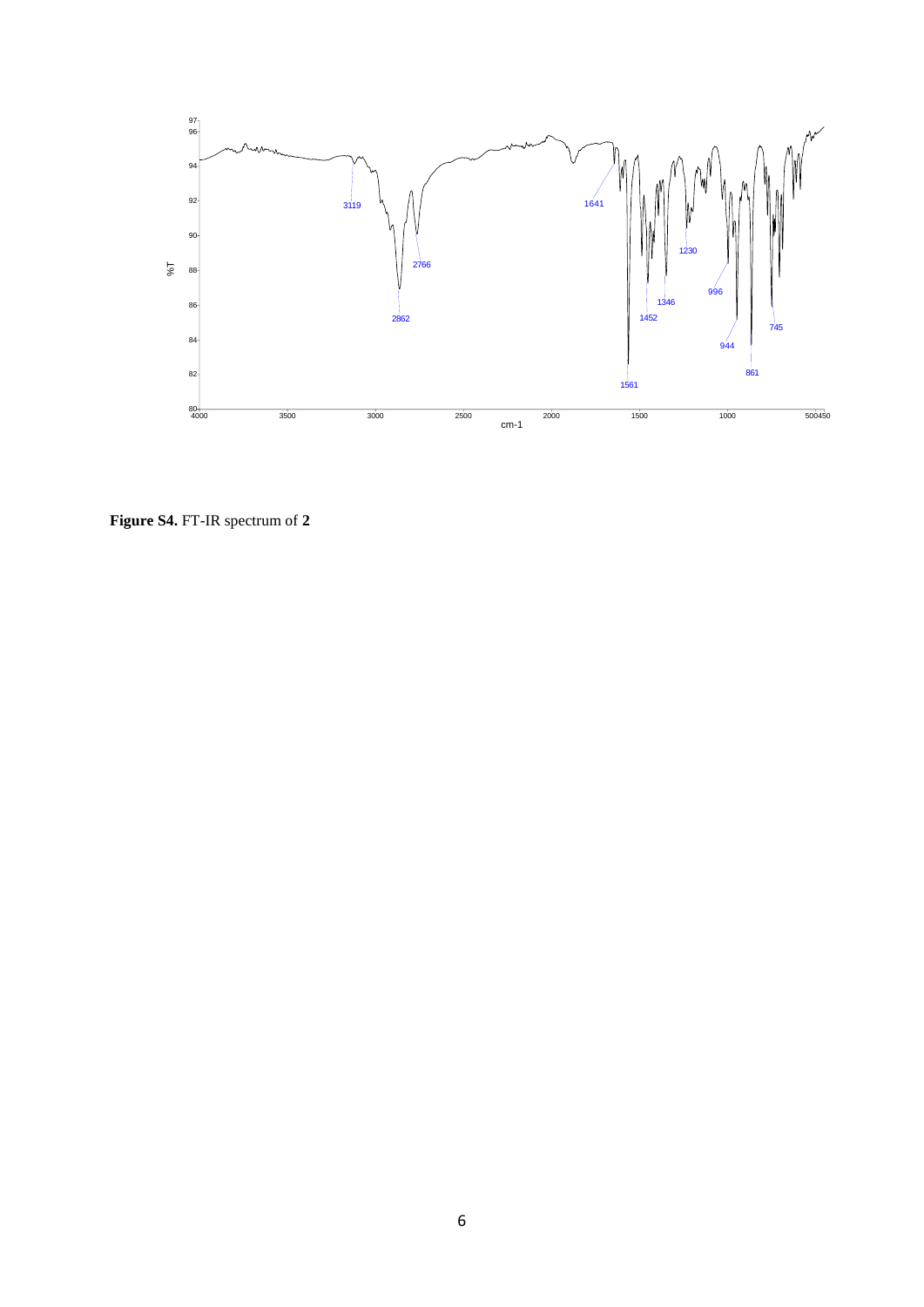

Figure S5. <sup>1</sup>H and <sup>13</sup>C{<sup>1</sup>H} NMR spectrums of 3